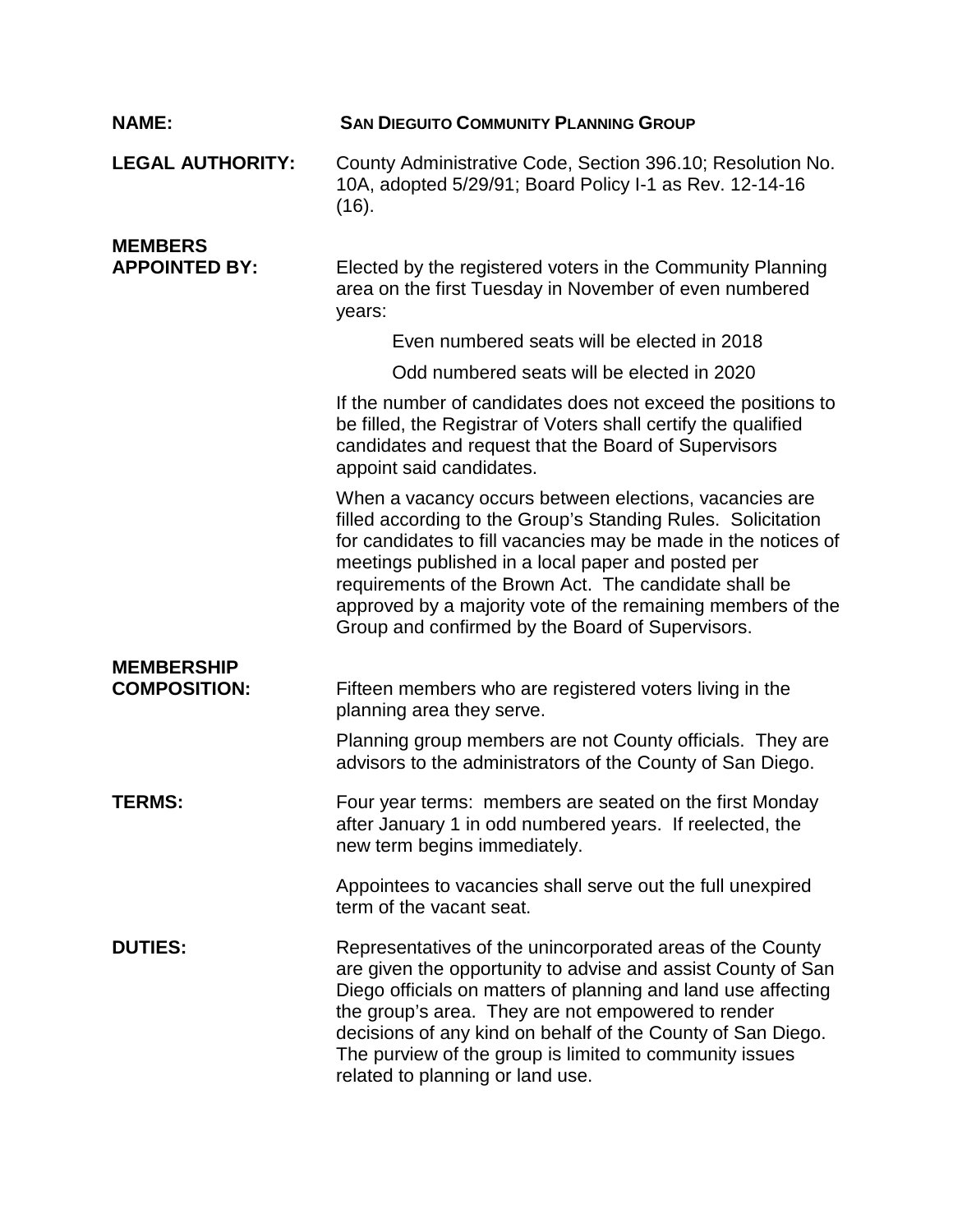|                                             | Meetings shall be open to the public and held in a public<br>place. Notices of meetings shall be published according to<br>the rules set forth in the Brown Act. A community<br>conference may be sponsored by the planning group to<br>identify community needs, aspirations, and issues. |
|---------------------------------------------|--------------------------------------------------------------------------------------------------------------------------------------------------------------------------------------------------------------------------------------------------------------------------------------------|
|                                             | Community Planning Group members must disclose<br>annually any gifts or contributions that could be considered a<br>conflict of interest on the Statement of Economic Disclosure<br>(Form 700).                                                                                            |
|                                             | Officers shall be elected annually for positions of Chair, Vice-<br>Chair, Secretary, and other officers deemed necessary by<br>the group. The Chair shall appoint the chair of all<br>subcommittees from the members of the group.                                                        |
|                                             | County staff is available to assist the group. Assistance may<br>be requested for periodic training regarding areas of concern<br>and for staff attendance at meetings to give additional<br>information on selected projects                                                              |
| <b>REQUIRED FILINGS:</b>                    | Statement of Economic Interests – (Form 700) Original form<br>to be mailed by US Postal Service to: Office of the Registrar<br>of Voters, P.O. Box 85656, San Diego, CA 92186-5656, by<br>March 31 <sup>st</sup> of each year.                                                             |
|                                             | Annual County Planning/Sponsor Group Training -<br>Certification to be emailed to:<br>CommunityGroups.LUEG@sdcounty.ca.gov.                                                                                                                                                                |
|                                             | Ethics Training (Every 2 years) – Certification to be emailed<br>to: BCC@sdcounty.ca.gov, with copy to:<br>CommunityGroups.LUEG@sdcounty.ca.gov.                                                                                                                                           |
| <b>MEETING DATE</b><br><b>AND LOCATION:</b> | Rancho Santa Fe Fire Department<br><b>Meeting Room</b><br>16936 El Fuego (Thomas Guide Co-ordinates 1168/D3)<br>Rancho Santa Fe                                                                                                                                                            |
|                                             | Second Thursday of the Month<br>7:00 P.M.                                                                                                                                                                                                                                                  |
| <b>CONTACT PERSON:</b>                      | Community Planning Group Chairperson - You may find the<br>current Chairperson on this Roster.                                                                                                                                                                                             |